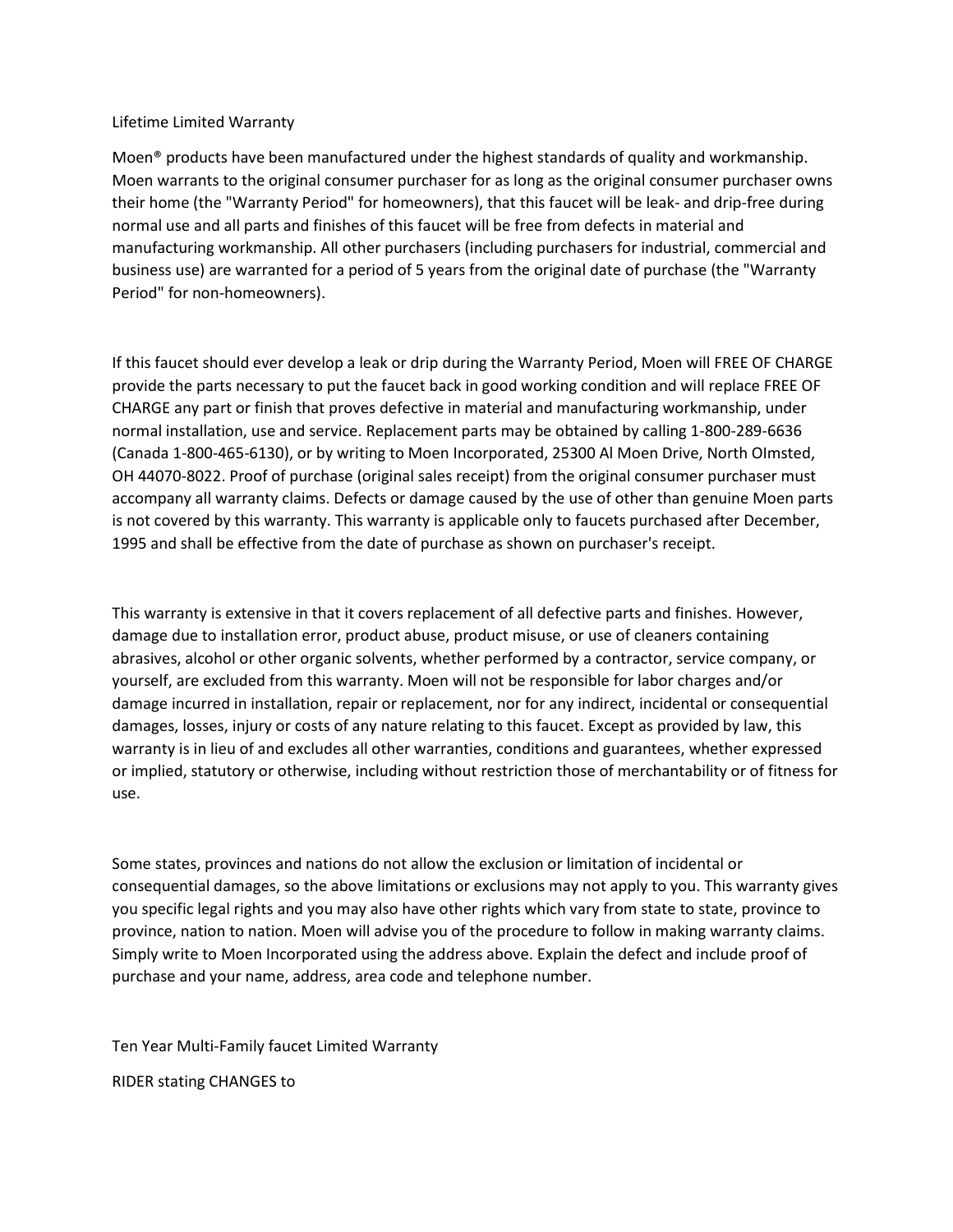### MOEN BRANDED PRODUCT LIMITED WARRANTIES

MOEN®; MOEN®-COMMERCIAL; MOEN PROfessional; DONNER®; CLEVELAND FAUCET GROUP (CFG) Applies to faucet purchases and installations in multi-family applications in the USA and Canada on or after May 1, 2016

1. WHAT PRODUCTS ARE COVERED

This Rider makes several changes to the limited warranty ("Limited Warranty") of a Moen Incorporated ("Moen") faucet that is branded as either MOEN®;MOEN®-COMMERCIAL; MOEN PROfessional; DONNER® or CLEVELAND FAUCET GROUP (CFG) and applies when the faucet is purchased and installed in the USA or Canada on or after May 1, 2016 in a multi-family application ("Multi-Family Faucet Limited Warranty").

# 2. CHANGE TO WHO IS A COVERED PURCHASER AND THE WARRANTY PERIOD.

This Multi-Family Faucet Limited Warranty extends from 5 years to 10 years the warranty period of the Limited Warranty on a covered product for a faucet purchaser who owns, but does not live in, the residential dwelling in which the faucet is initially installed. Examples are installation in a rented or leased single unit or multi-unit detached home (duplex or townhome), or condominium, apartment building, or community living center. Excluded are installations in an industrial, institutional or other business premises, such as a dormitory, hospitality premises (hotel, motel, extended stay location), healthcare facility of short or long-term patient occupancy (hospital, rehabilitation center, nursing/assisted or staged-care living unit), public spaces or common areas.

3. LIMITED WARRANTY COVERAGE AND PROVISIONS UNCHANGED EXCEPT AS STATED ABOVE.

EXCEPT FOR THE CHANGES STATED ABOVE IN PARAGRAPH 1 AND 2, ALL OTHER TERMS, PROVISIONS, LIMITATIONS AND EXCLUSIONS OF THE FAUCET LIMITED WARRANTY INCLUDED WITH THE PRODUCT ON THE FAUCET PURCHASE DATE APPLY.

To obtain the full details of the faucet Limited Warranty for the applicable faucet product, including this Rider for the Multi-Family Faucet Limited Warranty, contact Moen' s Customer Service at 1-800-289- 6636 (or in Canada: 1-800-465-6130), visit www.moen.com or write Moen at 25300 Al Moen Drive, North Olmstead, OH 44070-8022 (or in Canada: 2816 Bristol Circle, Oakville, Ontario L6H5S7).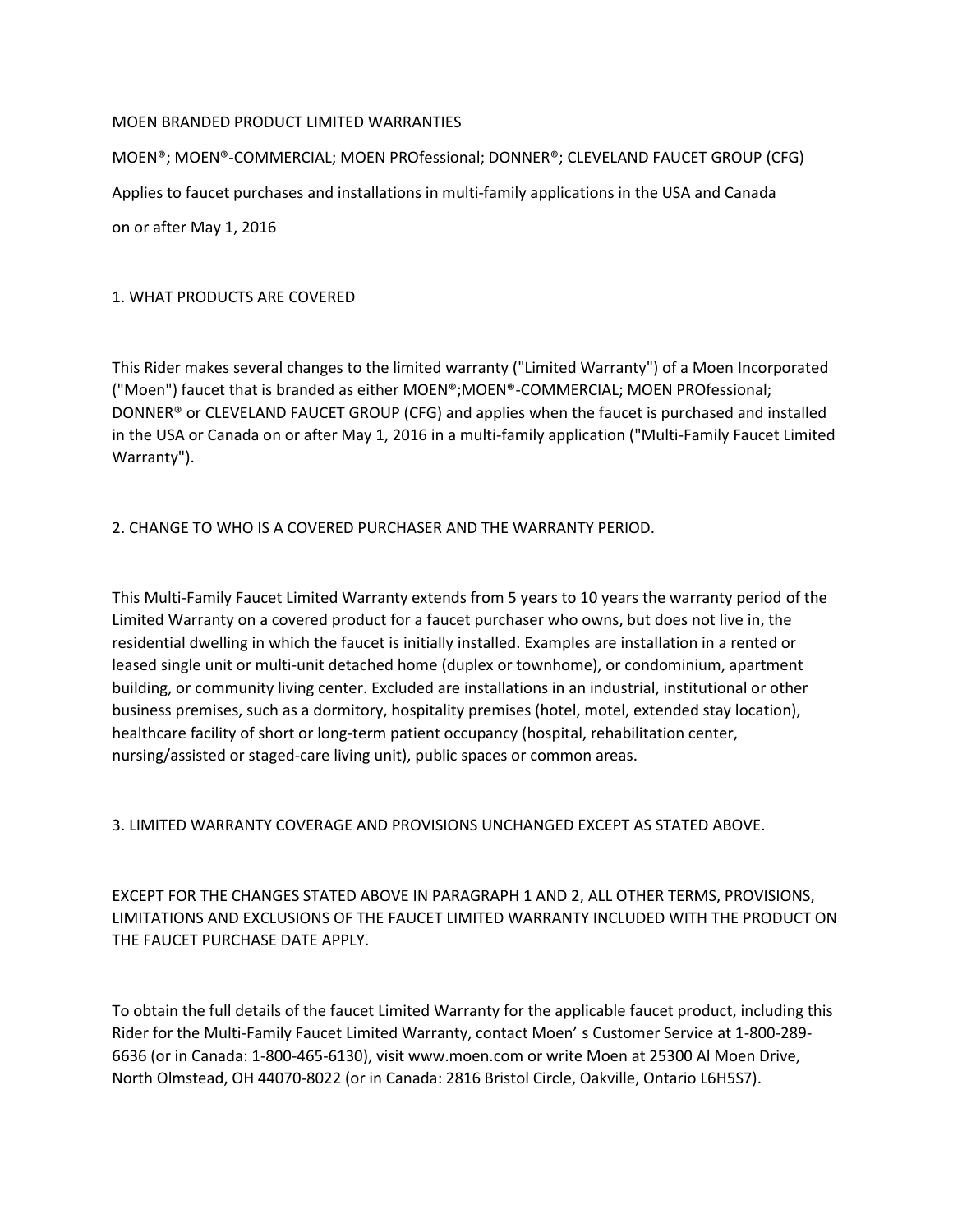#### Five Year Limited Warranty

Moen products have been manufactured under the highest standards of quality and workmanship. Moen warrants to the original consumer purchaser and parts of this product to be free from defects in material and workmanship during normal use, for (5) years from date of purchase. A replacement for any defective part will be supplied free of charge for installation by you. Defects or damage caused by the use of other than genuine Moen parts are not covered by this warranty. This warranty shall be effective from the date of purchase as shown on the purchaser's receipt. Some states do not allow imitations on how long an implied warranty lasts, so the above limitation may not apply to you.

This warranty is valid for the original purchaser only and excludes product damage due to installation error, product abuse, or product misuse, whether performed by a contractor, service company, or yourself. Moen will not be responsible for labor charges, and/or damage incurred in installation, repair or replacement, nor for incidental or consequential damages.

Some states, provinces, and nations do not allow the exclusion or limitation of incidental or consequential damages, so the above limitations or exclusions may not apply to you. This warranty gives you specific legal rights and you may also have other rights which may vary from state to state, province to province, and nation to nation.

Moen Incorporated will advise you of the procedure to follow in making warranty claims. Simply write to Moen explaining the defect and include proof of purchase and your name, address and telephone number. The address is: Moen Incorporated, 25300 Al Moen Drive, North OImsted, OH 44070-8022, or call our toll-free consumer Helpline: 1-800-289-6636.

In Canada, write to Moen, 2816 Bristol Circle, OakviIIe, Ontario L6H5S7 or call: Toronto: 905-829-3400; Rest of Canada: 1-800-465-6130, and ask for Product Service.

# Moen Parts Service Kits One Year Limited Warranty

Moen products have been manufactured under the highest standards of quality and workmanship. Moen warrants to the original consumer purchaser all parts of this product to be free from defects in material and workmanship during normal use, for (1) year from date of purchase. A replacement for any defective part will be supplied free of charge for installation by you. Defects or damage caused by the use of other than genuine Moen parts are not covered by this warranty. This warranty shall be effective from the date of purchase as shown on the purchaser's receipt. Some states do not allow limitations on how long an implied warranty lasts, so the above limitation may not apply to you.